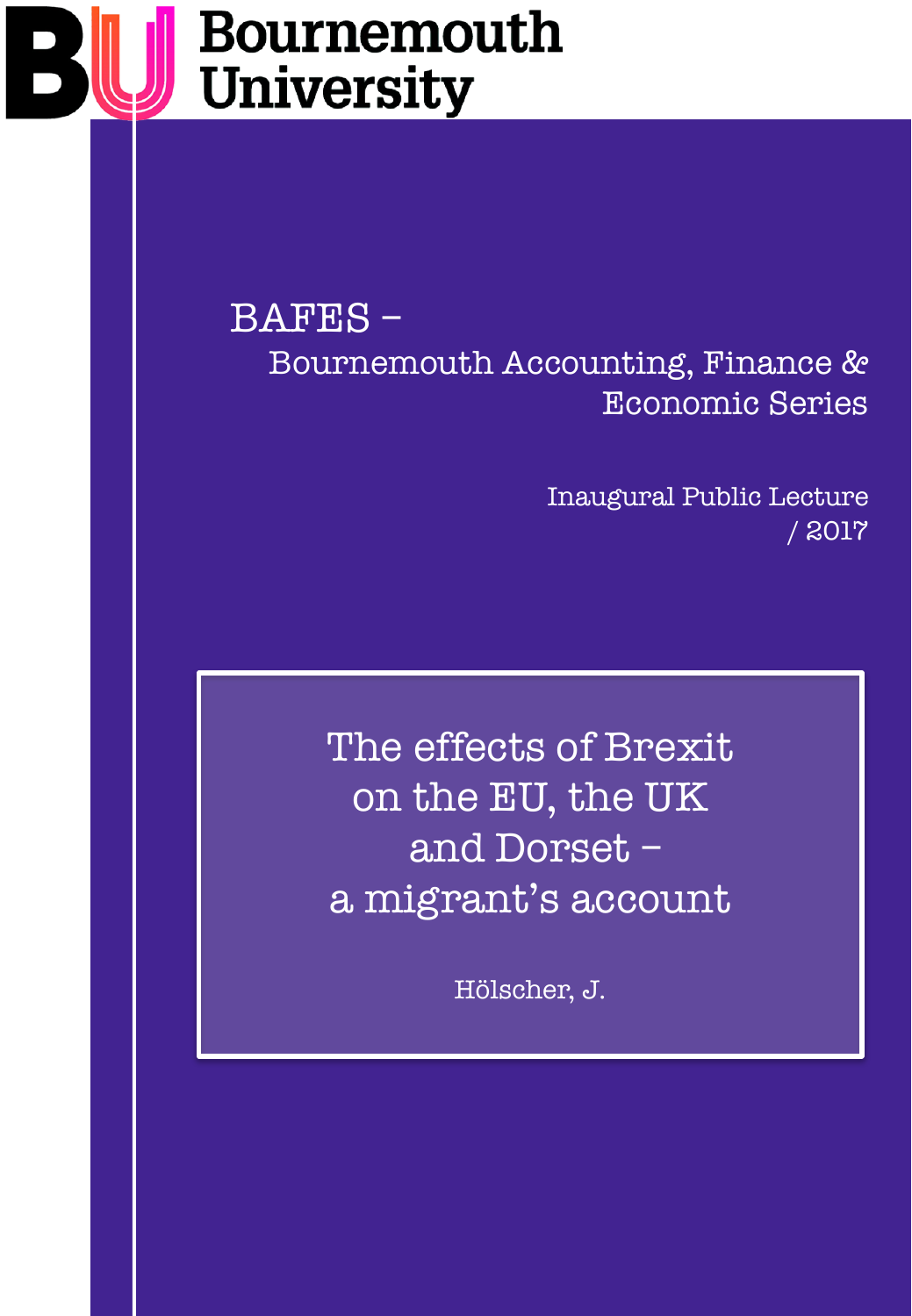# **THE EFFECTS OF BREXIT ON THE EU, THE UK AND DORSET – A MIGRANTS' ACCOUNT**

Jens Hölscher\*

#### **Abstract**

The lecture evaluates the economic effects of Brexit on the EU taking Frankfurt as an example, the UK and in particular Dorset. Dorset stands out as having voted pro leave well above UK average. The lecture argues that Brexit is against the interest of Dorset businesses except for the tourism sector. The overall effect on the UK is presented as negative for the economy, whereas there will e a small positive effect on the EU. Much will however depend on whether there will be a hard Brexit or transitional arrangements can be established.

**Keywords**: Brexit, European Integration, Migration **JEL**: F02, F15, F22

\*Bournemouth University Executive Business Centre Holdenhurst Road Bournemouth, BH8 8EB United Kingdom

Contacts: [jholscher@bournemouth.ac.uk](mailto:jholscher@bournemouth.ac.uk)



(Lecture presented on 18th of October at Barclays House, Poole)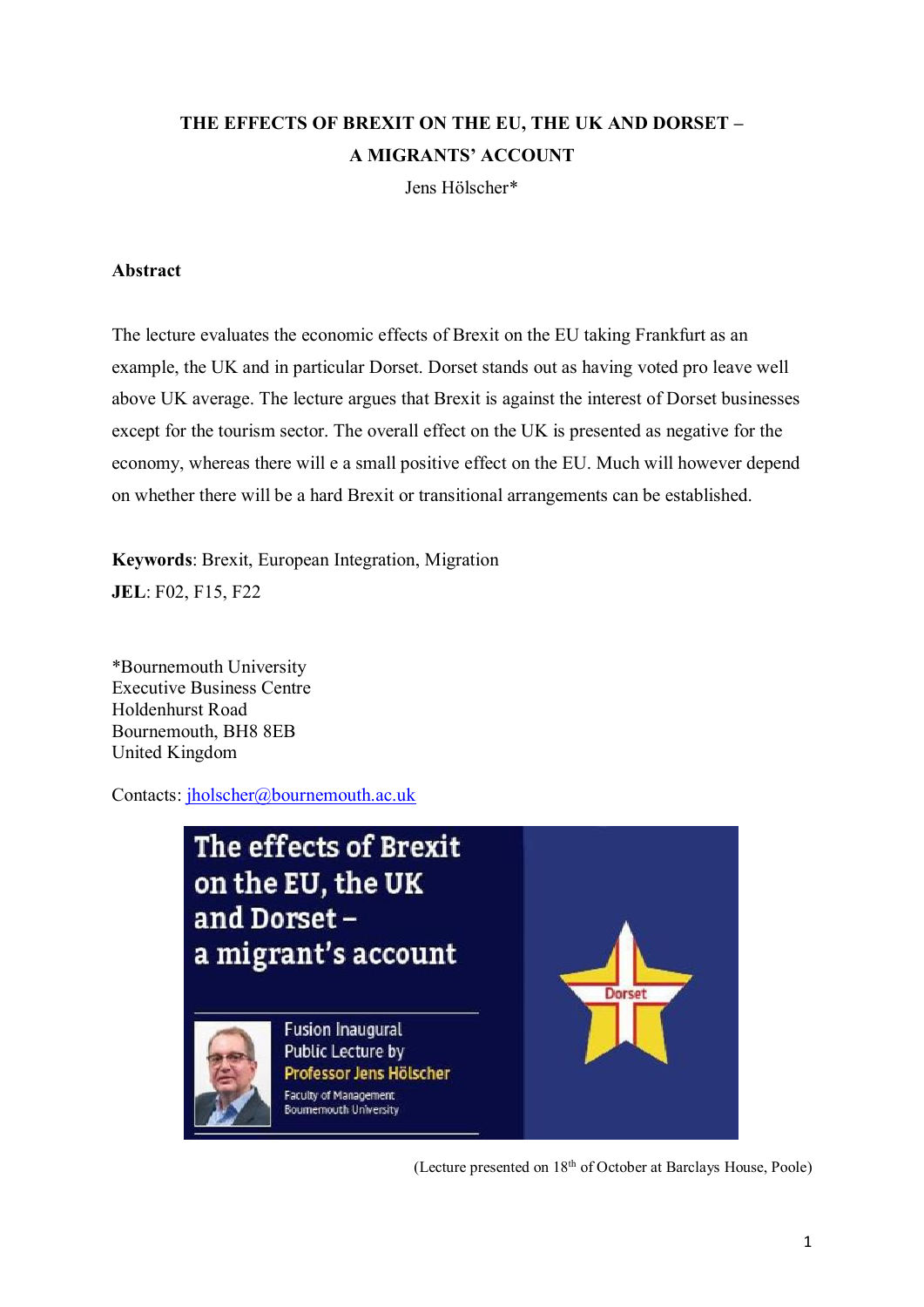#### **Introduction**

#### Professor Richard Condor

#### Chair of Bournemouth University Board

Good evening and welcome to this latest in our series of Fusion inaugural public lectures that BU is excited to be presenting.

Thank you to Danny Jones and his team at Barclays for allowing us to use their headquarters in Poole to host the event and what a magnificent view there is of the bay.

Jens Hölscher is an elected Academic Staff Member on the Bournemouth University Board. Before coming to Bournemouth in 2013, he was at the Universities of Berlin, Swansea, Birmingham, Chemnitz and Brighton.

He held Visiting Professorships at the Universities of Halle (Institute of Economic Research IWH), Perugia, East Europe Institute Regensburg, Danube University, Bonn (ZEI), Bolzano-Bozen, Frankfurt (Viadrina), New Brunswick in Cairo, Almaty (KIMEP and KBTU) and the Centre of Economic Research at the Deutsche Bundesbank.

Jens' personal interests include being owned by a miniature Dachshund by the name of Leo that allows Jens to take him for walks on a regular basis.

Academically Jens is interested in institutional and transition economics, both areas in which he has published widely. He is the co-editor of Palgrave's (Macmillan's Global Publishing) book series 'Studies in Economic Transition', which presents 55 book titles. His most recent funded project was sponsored by the Open Society Foundation and was entitled 'Wealth, Poverty and Life Satisfaction in Transition Societies' and another one was entitled 'Variety of institutional settings and socio-economic inequalities in the process of European integration' was funded by the EU's Jean Monnet Programme. And was recently awarded a prestigious project by the ESRC on 'Access to Finance for SMEs' – a very important topic given the current position of the UK economy and with Brexit looming.

This leads us nicely to the title of Jen's topic this evening

### **"The effects of Brexit on the EU, the UK and Dorset – a migrant's account."**

There will be opportunities to ask Jens some questions about his topic once he has finished this evenings inaugural lecture – so without further ado can we welcome Jens Hӧlscher to deliver his talk?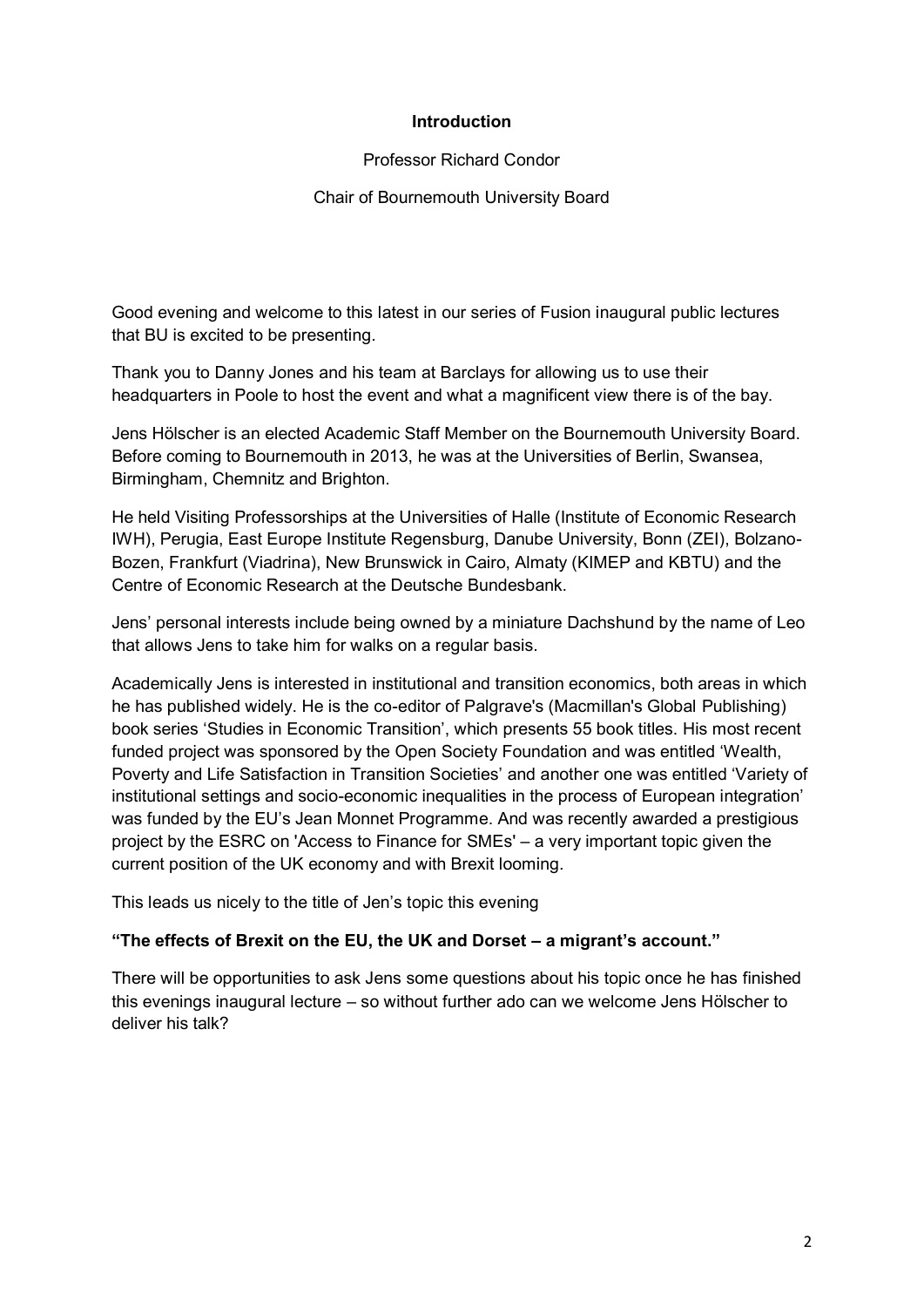#### Ladies and Gentlemen, Colleagues and Friends, Karin and Karl

I also wish to thank Professor Richard Condor, who chairs Bournemouth University board and acts as my mentor as the newly elected Academic Member of the board for his flattering introduction.

## Welcome to my Inaugural Lecture!

I am grateful to Barclays for hosting this event at their spectacular venue overlooking the second biggest natural harbour in the world after Sidney. Having this lecture in a bank somehow brings me back to my roots, as I started my professional career as a bank apprentice. After completing the apprenticeship, I wanted to know more and went on to study economics at the Free University Berlin.

I start the event by cutting the European Union's flag as the opening gesture, although that is not going to happen in reality, as it has a symbolic description of the following terms: 'Against the blue sky of the Western world, the stars represent the peoples of Europe in a circle, a symbol of unity. Their number shall be invariably set at twelve, the symbol of completeness and perfection (Council of Europe, Paris 1955).



As part of the introduction let's start with the subtitle of the lecture, namely 'a migrant's account': You might have guessed who the migrant is and you are right, it is me. I am the migrant. Also, the umlaut in my name and my accent might have given you an idea of my origin and yes, indeed, I am 'made in Germany'. Hopefully I am as reliable as a Volkswagen. However, being a German migrant has some implications:

First, there will be no humour in my talk, as Germans, as it is widely known, have no humour.

Secondly, being the topic of my lecture allows me to talk about my favourite subject, namely about myself.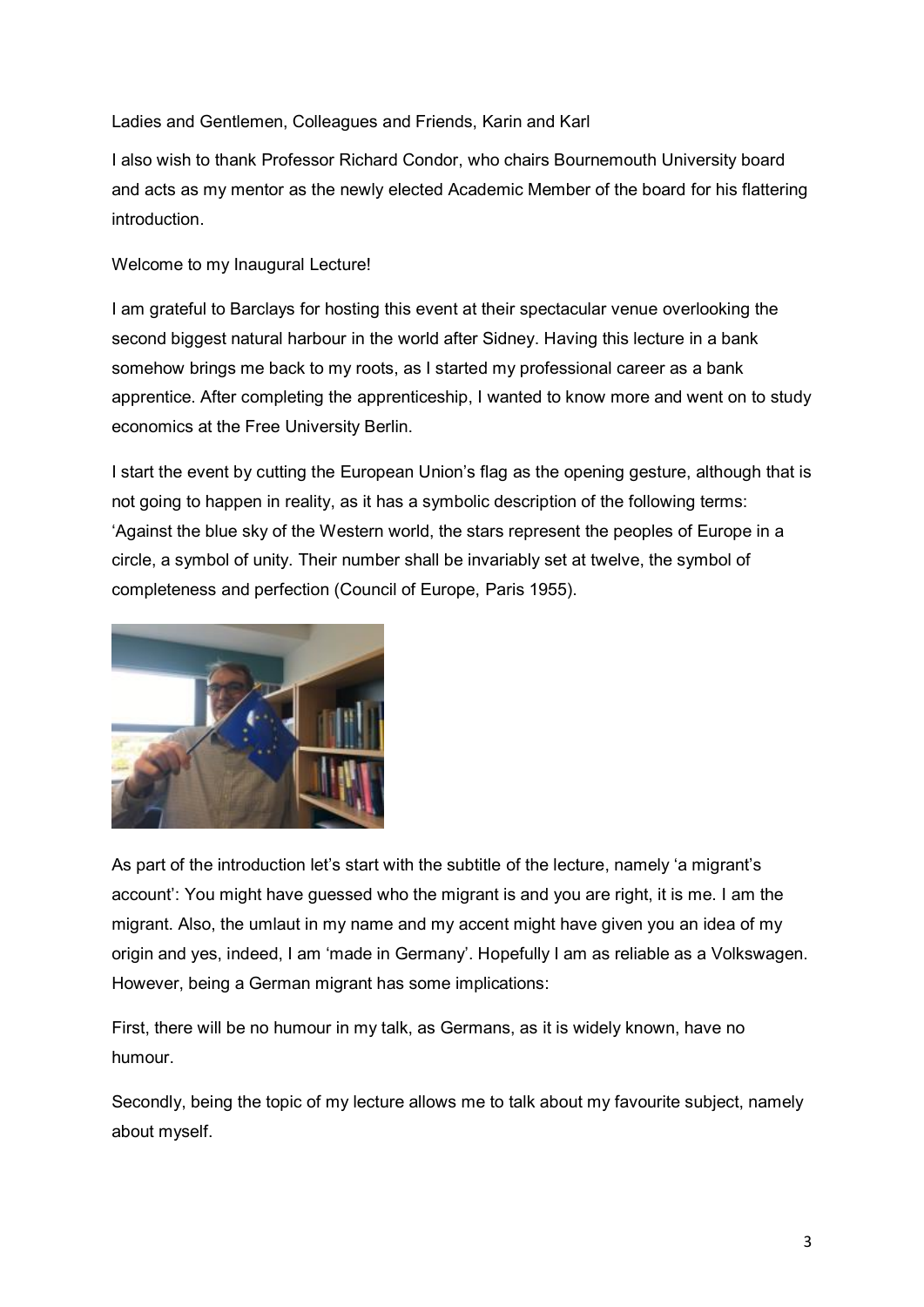Thirdly, I am economist and will try to concentrate on the economic effects of Brexit, rather than the perhaps more important political aspects<sup>1</sup>.

Just to give you some background of me: My first migration happened in the early 1990s, when I migrated from Hanover<sup>2</sup> to what was then West Berlin. West Berlin at the time was not part of Germany, but it was territory of the Allied Forces of Britain, France and the United S. I moved into the American Sector and then later to Kreuzberg in the British sector. West Berlin was an interesting place to be attracting not just me, but for example David Bowie, Sid Vicious and Nick Cave. And of course, I met my wife Karin there. With German unification Berlin became a more normal city and many cool people left. Karin and I moved with our son Karl to the UK actually to Swansea in Wales.

Economics is an old academic discipline and could be traced back to Aristotle and other ancient Greek scholars. To start with the economic effects of Brexit it seems appropriate to me to refer to Karl Marx, as the arrival of modern economics is normally dated with Adam Smith's 'Wealth of Nations' in 1776 and Marx was certainly one of his most studious disciples of Smith. His 'Das Kapital' is the ever-best-selling book in economics and this year the  $150<sup>th</sup>$  year of its publication is celebrated in some places. The implication of his work that capitalism will fail because of its internal contradictions has not come into effect yet, but maybe it will come true in another 150 years. Who knows?



<sup>&</sup>lt;sup>1</sup> Let's hope history is not repeating itself: When Mrs. May published between her coughs her belief into the market economy and against establishing trade barriers I felt reminded to Walter Ulbricht's infamous statement that 'nobody has the intention to build a wall' in 1961 just before exactly this was done.

<sup>2</sup> I can't help mentioning that the Hanoverians have been ruling Britannia for centuries. The House of Windsor was invented in light of the First World War, but the blood lines are still the ones of the House of Saxe-Coburg.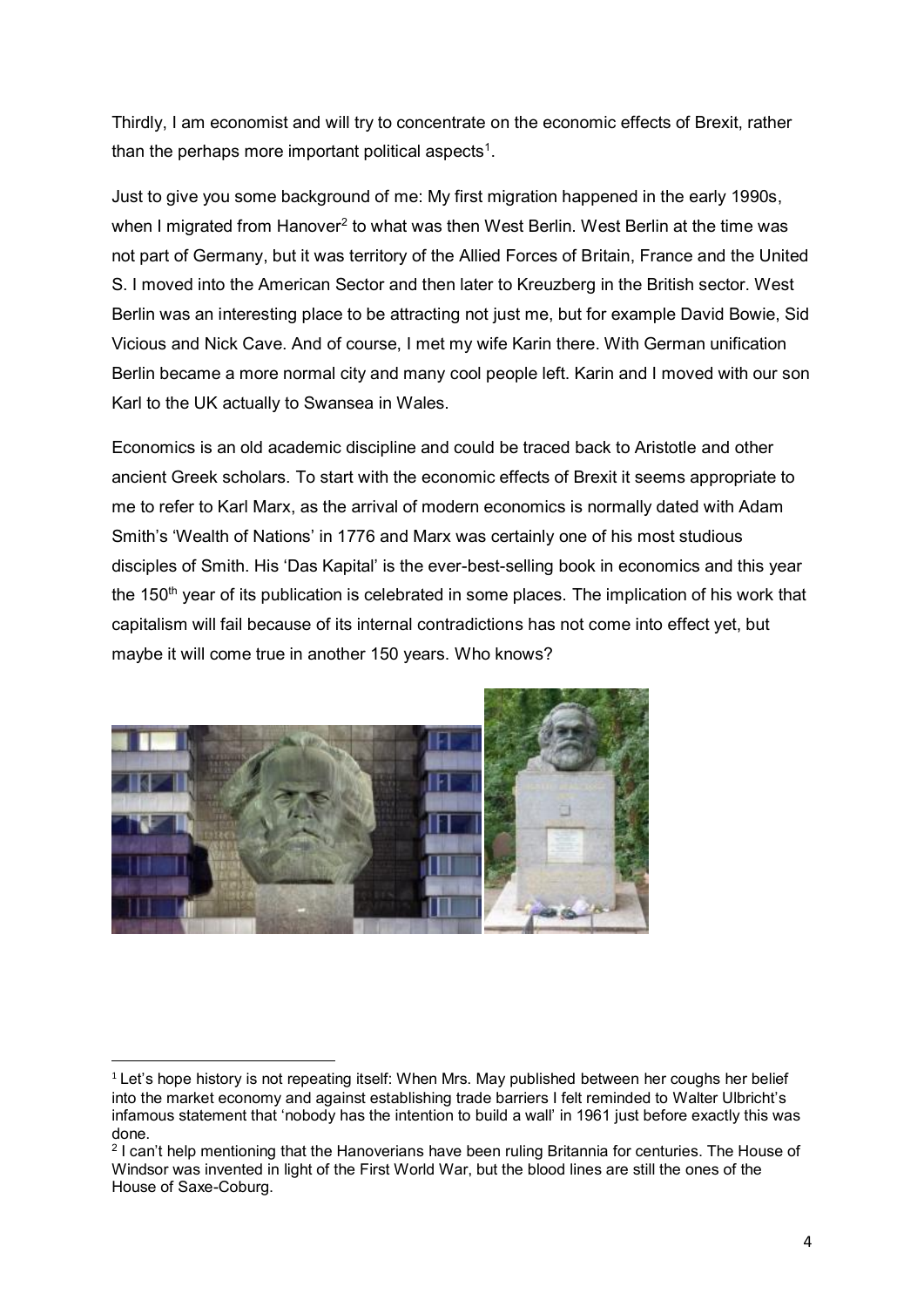The photos show a monument in his memory at the central square for what was called Karl-Marx-Stadt during GDR times<sup>3</sup>, which was renamed to Chemnitz in 1990. I once had a Visiting Professorship sponsored by the Commerzbank there. The other photo references him as yet another migrant to Great Britain, as this is his grave stone at London Highgate cemetery, where his remains lie next to his wife Jenny, the Baroness of Westphalia. If you wish to go on a pilgrimage, I would recommend you go there, a very nice place to be even without Karl Marx's grave. I picked the quote, 'The philosophers have only *interpreted* the world, in various ways. The point, however, is to *change* it.' as I think it documents the spirit of the Brexit 'leave' campaigners, who really wanted to bring about change to the real world<sup>4</sup>. The 'remain' campaigners seem to have taken the more philosophical approach.

I would like to identify three big background themes behind Brexit. First of all, there is what Marx's teacher Friedrich Hegel conceptualised as Zeitgeist, i. e. the spirit of the time, as opposed to Weltgeist as an approximation of perpetual truth. The current Zeitgeist is antiliberal as evidenced by Trump's 'America first', UKIP, Alternative für Deutschland, Front National and recently Österreichische Volkspartei. We do not know, how long this Zeitgeist will last, but it puts national interest as priority over international openness. From an economic perspective openness for trade and migration are essential conditions for welfare creation. Economic theory assumes that participation in free trade is to the benefit of all participating parties, albeit perhaps not to the same extent. For example, it has been argued that Germany non-asymmetrically benefits from its export surplus.

Secondly, I would see the Zeitgeist as anti-social. One example would be the French president, who openly disrespects the unemployed. The spirit of the time sees inequality, which is on the rise throughout the world, as motivation to work more and harder. The world income inequality between and within countries has not been higher than it is now, as long as we can follow written records.

The third theme I would like to identify is that Brexit inherently is anti-business, which I feel contradicts Zeitgeist and comes as a surprise for what Bonaparte referred to a 'nation of

.

 $3$  The Saxons call the bust Nüschel, a word that does not exist in my West German vocabulary. It means head, skull or cranium.

<sup>4</sup> Those who understand German should be reminded that the original reads "Die Philosophen haben die Welt nur verschieden *interpretirt*, es *kömmt* drauf an sie zu *verändern"* (Thesen über Feuerbach 1845), where the umlaut marks his Westphalian upbringing.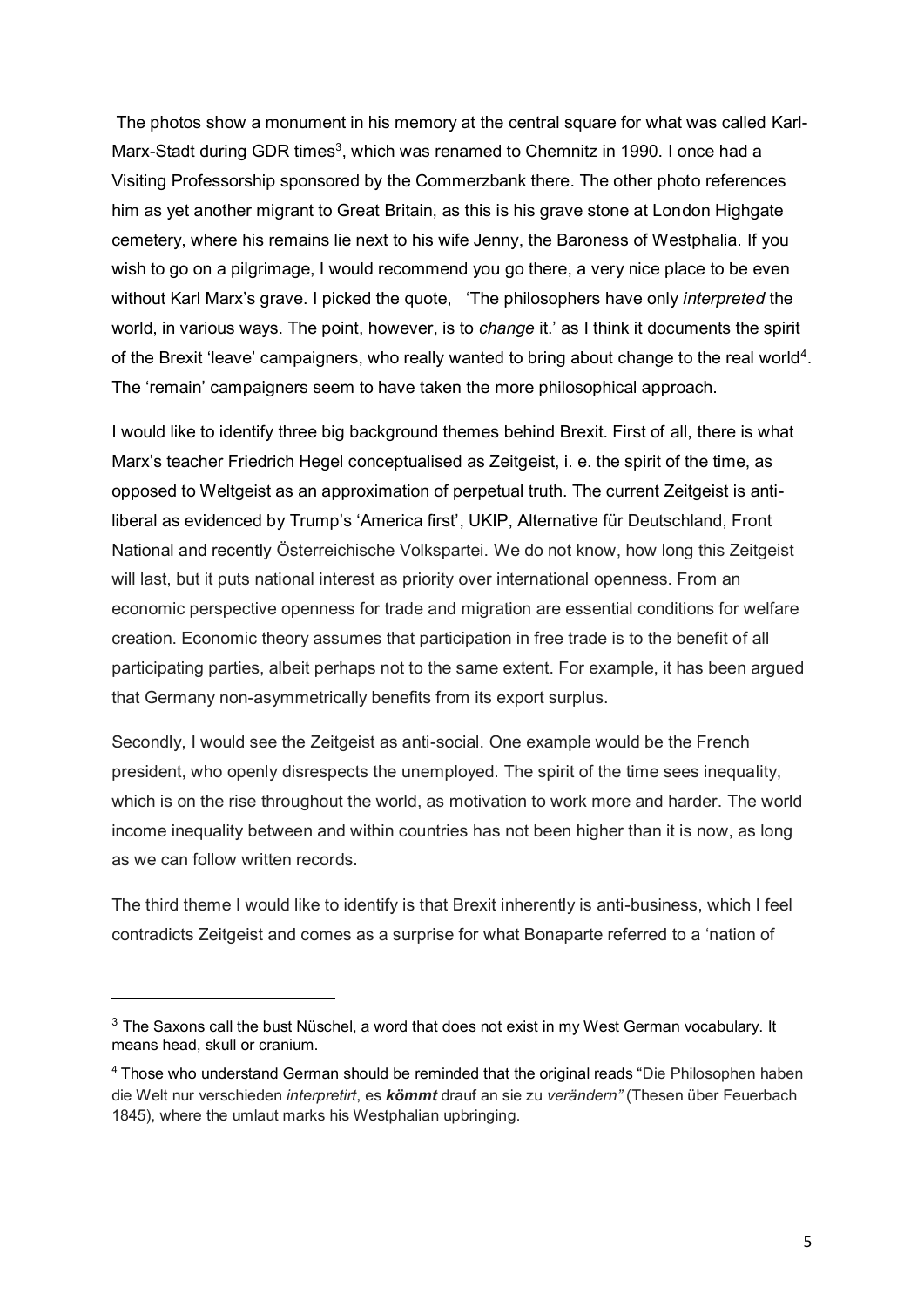shopkeepers'. It is this aspect I will concentrate and elaborate on, as it still puzzles me and raises not only eyebrows but I have some serious questions.

Before we enter the economic analysis, I would like to make it clear that I do know where I am in the context of Brexit. I expressed some critical views on Brexit economic effects on Dorset in the Bournemouth Echo and received some interesting comments such as 'those, who can't make it in the real world teach' or 'time to ignore these self-proclaimed experts', which are exemplars for the tone of the reaction. There were 59 comments on the warning of job losses article. This makes me think, whether Brexit also has an anti-educational theme as background.

So, I suggest having a look at the facts of the vote. Dorset stands out, as here we find a far higher 'leave' vote than in the rest of the country, with the highest majorities in Weymouth and Portland, where 61% opted to vote for 'leave', which represents a majority of 22%. Other areas including the boroughs of Bournemouth and Poole came close. Only West Dorset comes somewhere near the national average of 52% for 'leave' versus 48% for 'remain' due to its liberal tradition. So, I am very aware of the hostile environment I am manoeuvring in<sup>5</sup>.

A look at the demographic composition of the voters shows that mainly the elderly, who are over 50 years old (like me) and even more so over 65 years voted for 'leave'. Young people overwhelmingly voted for 'remain'. Reasons might be that the younger generation has no memory of how it was like being outside the EU, whereas the elderly including myself do remember those days of history until 1972. And those memories might be good ones. I do not recall any issues passing the German-Denmark border for summer holidays. My father would have the allowed amount of beer bottles in the boot, as like today alcohol was prohibitively expensive in Denmark. Key problem as I see it is to disentangle the economics from the politics of Brexit.

A further look at the data reveals that it is not just the elderly but by and large the less well educated population, who voted for 'leave'. A proxy here can be Sun readers versus Guardian readers and of course there is hard evidence of discrepancy between graduates and those who hold a GCSE or below as their highest qualification. It is also clear that Brexit is a very English affair, whereas the Scots and Northern Irish voted in favour of 'remain'.

After having retrieved some background information I wish to turn to the actual process of Brexit. The EU led by Germany and France have made it clear that they regard the

 <sup>5</sup> I once taught in the presidential office in Almaty after the president had moved to their new capital Astana. That office had a secret lift leading to the cellars from where secrete gateways led to the world outside of the city. I do not think Barclays here has that, but I have a good driver.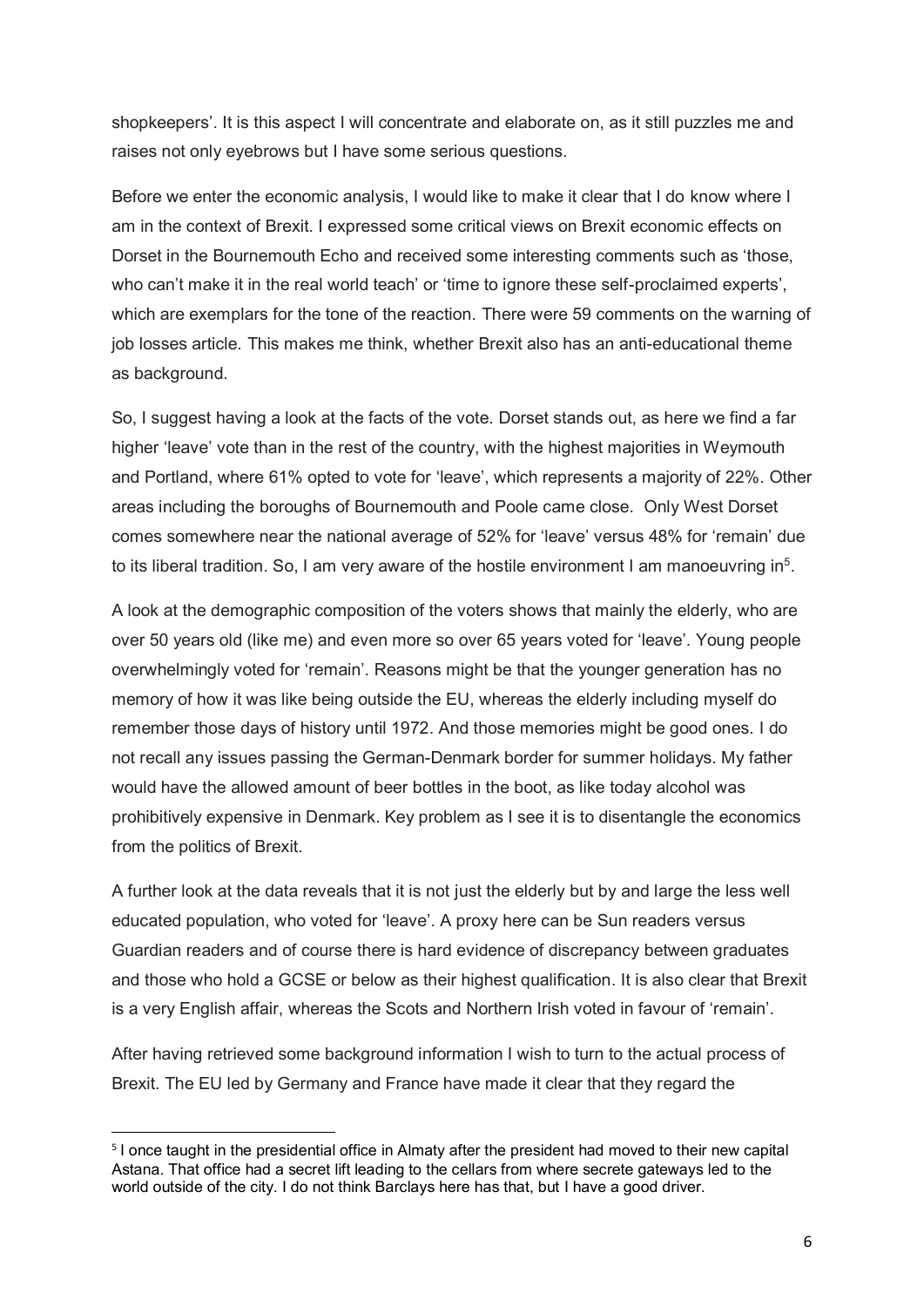settlement of the so-called 'divorce bill' as precondition for any further negotiations. And this is the point, where the process is currently stuck. Mrs. May's attempt to convince Mrs. Merkel going further without the settlement were clearly unsuccessful. Those settlements would include outstanding budget commitments, EU official's pensions, contingent liabilities and other costs of the UK withdrawal. Numbers range between 20 and 100 billion Euros.

If no agreement can be found we will be confronted with a 'hard Brexit', which I illustrate with a picture and quote from Shakespeare's 'Merchant of Venice' from 1600. Monsieur Barnier might take up the role of Shylock and demand from Mr. Hammond as Antonio

'*Go with me to a notary, seal me there Your single bond; and, in a merry sport, If you repay me not on such a day, In such a place, such sum or sums as are Express'd in the condition, let the forfeit Be nominated for an equal pound Of your fair flesh, to be cut off and taken In what part of your body pleaseth me.*' 6



It seems clear that businesses are in fear of such an outcome, as it would create huge uncertainty.

From a business perspective, transitional arrangements for example of two years would be favourable. These would cover migration, commodities and services, for the UK in particular financial services. Also, investment in infrastructure currently hugely supported by the EU would be subject of transitional arrangements. A good example is the UK – Irish border, where currently Ireland's horseracing business relies on longstanding agreements that allow the tariff-free and unfettered movement of thousands of horses between the UK and Ireland. I do not see that anybody questions the Good Friday Agreement. But then the question arises, whether the UK – Ireland relations can be different to the let's say the UK – France

 <sup>6</sup> I feel sorry for what my pronunciation does to the language of Shakespeare.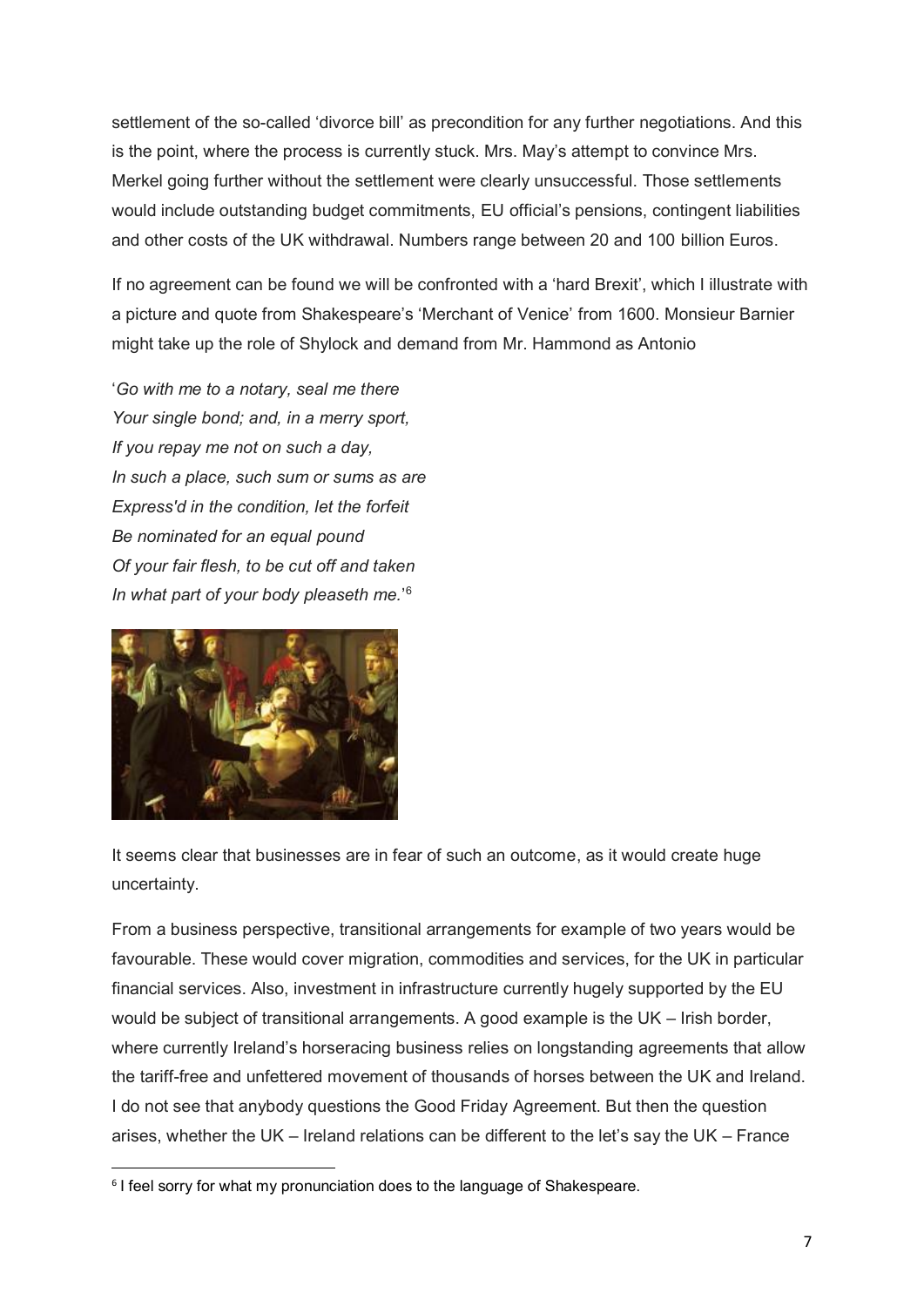relations. The Dover – Calais passage is the obvious bottle neck. "From the 500 or so [lorries going to non-EU countries] that we process now, we could suddenly be doing up to 10,000 a day," says Mr Dixon, a stocky 51-year-old UK border force official who has lived in Dover all his life. "I don't know how we — or Dover itself — could cope with an increase on that scale." Of course, the same would apply on the other side of La Manche in Calais.

The main issue for the Dorset economy is like for the UK and EU the degree of uncertainty. For the EU uncertainty has a positive prefix, as I would like to illustrate with the case of Frankfurt. The assumption here is that if in the next four years 10,000 new bank jobs a created this would indirectly generate indirectly between 21,300 (careful prognosis) and 34,100 jobs (optimistic prognosis) in Frankfurt indirectly. For the Rhine-Main area these figures would be 35,900 to 87,700, a massive effect of Brexit. Benefitting sectors in Frankfurt would be in manufacturing, in particular automobile production and health, which would be complemented by growth in traffic and logistics, property production and other services.

In sharp contrast the picture for Dorset looks very different: For example, the Dorset Growth Hub which is supporting start-ups of Small and Medium Size companies (SMEs) is heavily relying on support from the European Union, which is even part of their logo.



JP Morgan has announced that they might lay off about 4,000 jobs in the UK. With 4,000 employees in the area they are the biggest employer in Dorset.

A positive effect could however occur in the area of tourism, because the drop of the value of the Pound might attract more visitors from the EU as well as giving an incentive for UK residents to stay for their holidays within the country. There is already evidence that this is happening. Dorset hotels have increased prizes and can't find enough staff with the consequence that some of them have to close their cuisine, because they cannot find a second chef. On a personal note: I am about to go to Italy shortly. This is of course a matter of the price elasticity and willingness to pay.

As other UK regions Dorset will suffer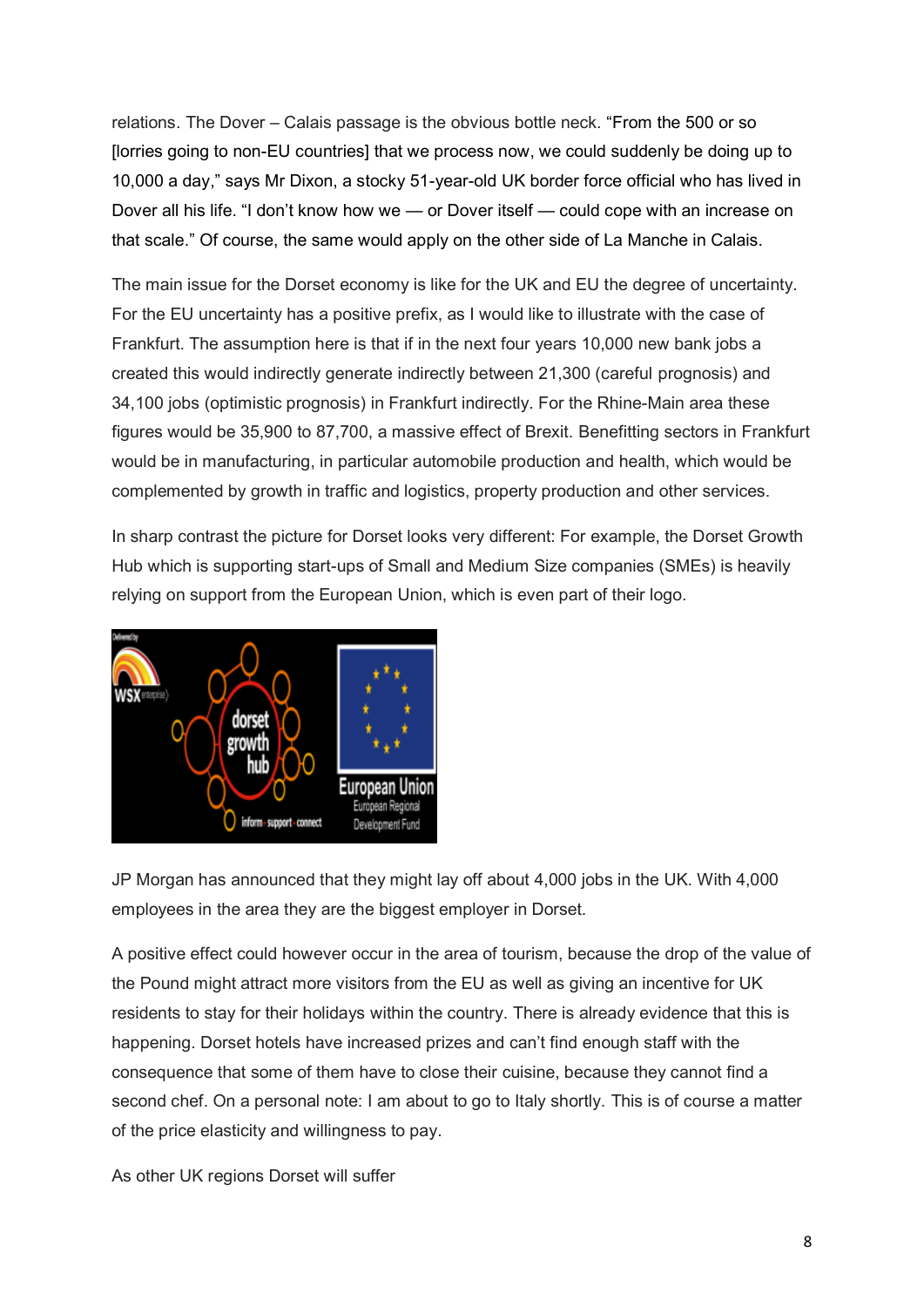- a) from exclusion from EU agencies, programmes, and markets
- b) poorer access to intelligence/information
- c) effects on Direct investment domestics and inward
- d) access to skills and existing skills
- e) divergence of standards/regulations
- f) impacts on trade competitiveness exchange rate and structural factors

The main issue however is the creation of uncertainty raising the following questions:

How will **Airbus** change its decision making and effect the local aerospace supply chain?

Will **Lush** develop its new continental facilities more than local?

Last year Poole engineering company **Alfatronix** shelved plans of building a factory because of BREXIT.

**NHS**: More nurses and doctors from the EU leaving their jobs in Dorset than ever before.

Alternatively, some local companies remain very optimistic because they either only trade domestically or they trade more outside EU than in it.

Looking at my own employment sector, we can see that 24,860 members of staff from other EU countries work for UK universities, making up 23% in total. Now 1,393 EU staff was leaving last year. For the department of Accounting, Finance & Economics at Bournemouth University, which I attempt to manage we have at the moment: 9 EU staff members making up 32% of the employees, two job offers rejected to EU (in this case German) citizens and no recent application from outside UK EU citizens for recent job vacancies.

From colleagues in Germany I hear the opposite movement getting flooded by applications from German academics currently working for UK universities. This does not include me.

Brexit 'remain' campaigners are under some sort of attack labelled as being anti-democratic. They are pointed at the BBC, the [civil service,](https://www.ft.com/content/1ef81266-ae9c-11e7-aab9-abaa44b1e130) the City of London, leading universities, top lawyers as well my favourite publications, The Economist and Financial Times. For this reason, I wish to conclude with a quote by yet another migrant to the UK, Karl Popper<sup>7</sup>, who

 <sup>7</sup> For Popper, the ideas of Karl Marx were the biggest threat to societies.